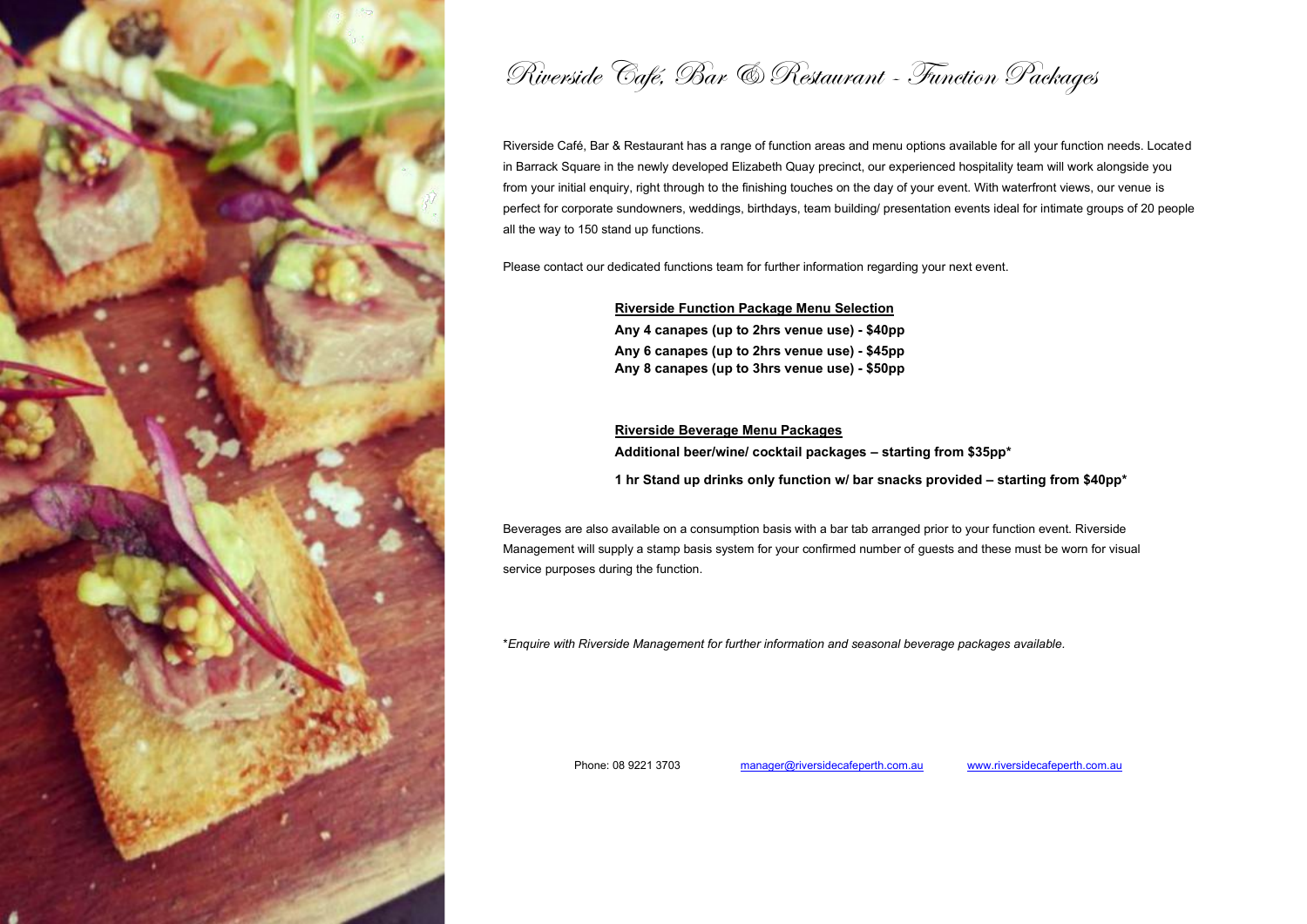

Riverside Café, Bar & Restaurant - Function Packages

# **Cold canapes**

Smoked salmon blinis – lemon cream Devilled eggs (gf) (v) Prawn cocktail – iceberg lettuce cup – avocado (gf) Fresh oysters – herb vinaigrette – lemon (gf) Seared beef - brioche – rocket - aioli

# **Hot canapes**

Smoked mac & cheese croquettes– lemon aioli (v) Mini beef & ale pies - smoky tomato sauce Lemon herb crumbed fish goujons – house tartare Mini bacon & egg quiche–salsa Sticky chicken wings – cola bbq sauce (gf)

# **Sharing Boards (+ additional \$50) – ON ARRIVAL.**

Riverside deli plate: prosciutto – smoked salmon – olives – dips – pickles – toasted ciabatta – lavosh

Phone: 08 9221 3703 manager@riversidecafeperth.com.au [www.riversidecafeperth.com.au](http://www.riversidecafeperth.com.au/)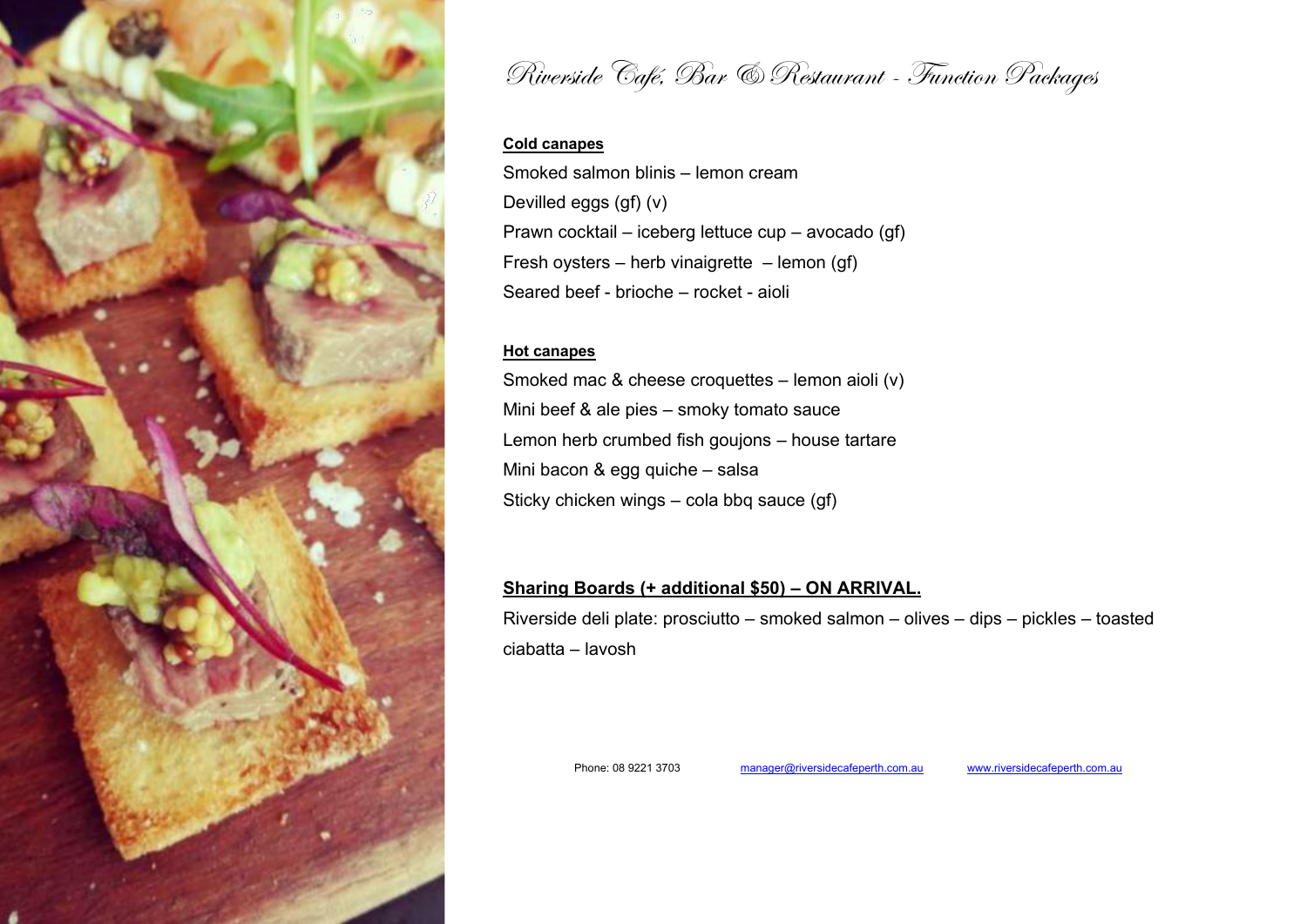

Riverside Café, Bar & Restaurant - Function Packages

## **Terms and Conditions**

### **Confirmation of booking:**

Tentative bookings will be held for up to two weeks, after which time the booking will be automatically cancelled. Deposits of 30% are required for group booking(s) and must be paid 30 days in advance, or at the time of booking (if less than 30 days from the event). Deposits to secure bookings can be made in venue, over the phone credit card, online or direct bank transfer (restaurant account details will be provided).

#### **Access to venue:**

The client may gain access to the venue one hour prior to the commencement time. This includes setting up any DJ/ MC's, musicians, event organisers & suppliers common areas.

#### **Sound equipment/entertainment:**

The venue has a built in sound system, including microphone with access to a variety of the latest music and playlists. External devices can also be plugged in enabling the clients own iPod selection if preferred.

Riverside can organise any AV equipment you require for your function, including projector screens, lighting and live entertainment. Contact your function manager if you require a quote for these items.

#### **Damage to property:**

Any damage to Riverside property caused by your guests will be your responsibility and liability. You will be subsequently charged to replace or repair the damage. Riverside does not accept responsibility for damage or loss of goods left on the premises prior to, during or after your function unless caused by the negligence of Riverside, its employees or contractors.

### **Special requirements:**

We are happy to cater for any of your guests with special dietary requirements. Please ask your function coordinator to advise us when you finalise your menu details.

#### **Supply of Alcoholic Beverages (Liquor Licensing):**

Riverside Café has obligations under the Liquor Control Act of WA and reserves the right to refuse alcohol to any person who is deemed to be intoxicated or who may harm themselves, other patrons or property. The law in respect to service of alcohol to people under the age of 18 years will be enforced at all times and approved identification must be provided upon request.